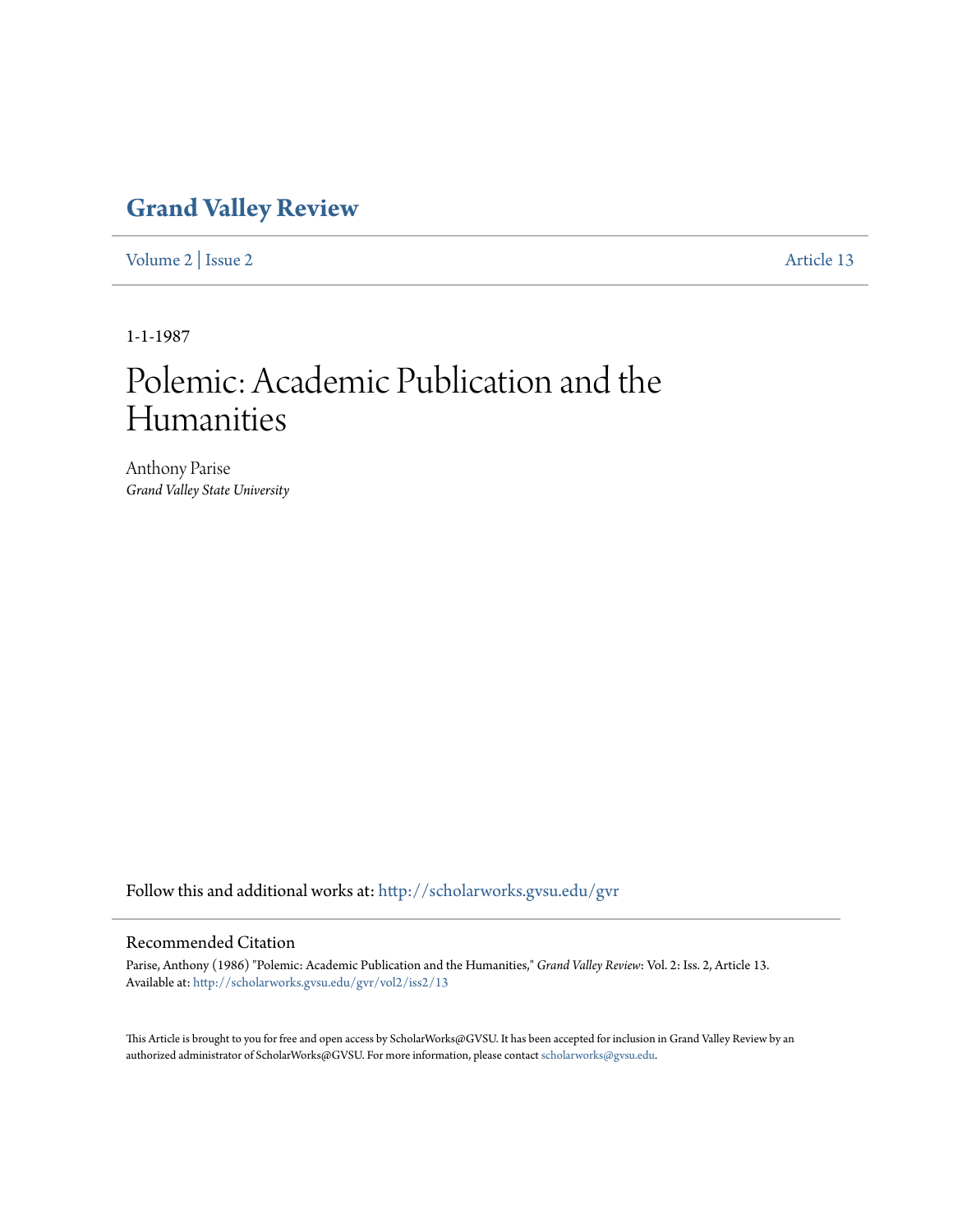#### ANTHONY PARISE

## **Polemic: Academic Publication and the Humanities**

If we can trust rumor and the Institutional Plan, Grand Valley aspires to become a research institution, a diminished replica of the vast multiversities that formed most of us teachers. To promote this effort at collective self-transcendence, the College is sending out a message: from now on, the rewards and emoluments (and new appointments) go to publishing scholars and all others are invited to feel uneasy - not threatened, for the Big Time is not yet, but tolerated, like the working poor.

My argument here is that the emphasis on publication may be depended upon to further dehumanize the humanities and to degrade the teaching mission. My argument bears only on the humanities (and my evidence comes mainly from literary study) but within that scope my position is absolute and intransigent. Some people may affect a more temperate, balanced, fair-minded posture, protesting that scholarly publication is, after all, a good thing in itself. Some reasonable colleague will argue that, after all, tightening the screws is a quality-enhancing technique well established among those charged with "managing the knowledge worker:' (After all, some poetic type may sweetly add, didn't Emily Dickinson herself say, "The Attar from the Rose / Be not expressed by Suns  $-$  Alone / It is the gift of Screws"?) And after all, the screws may be torqued down in an enlightened fashion: publication may be regarded as one measure, among others, of productivity.

I dissociate myself utterly from such accommodating and complaisant attitudes. Academic publication is not just one option among others and, most of the time, is not a good in itself. It is a vivid danger to humane endeavors. It is a vortex, a Charybdis to steer away from at all costs. This is true for a hundred different reasons, any one of which renders the other ninety-nine redundant. Let me point to just a few.

In the humanities, publication as an academic industry takes its inspiration from the sciences, where it is probably defensible. There knowledge can be plausibly abstracted from a knower and mortared into a theoretical structure, a paradigm, free-standing and coherent. Indeed, in its sublimity, the structure is disproportionate to the mere mortals who toiled in their multitudes to create it. The names of the toilers are, for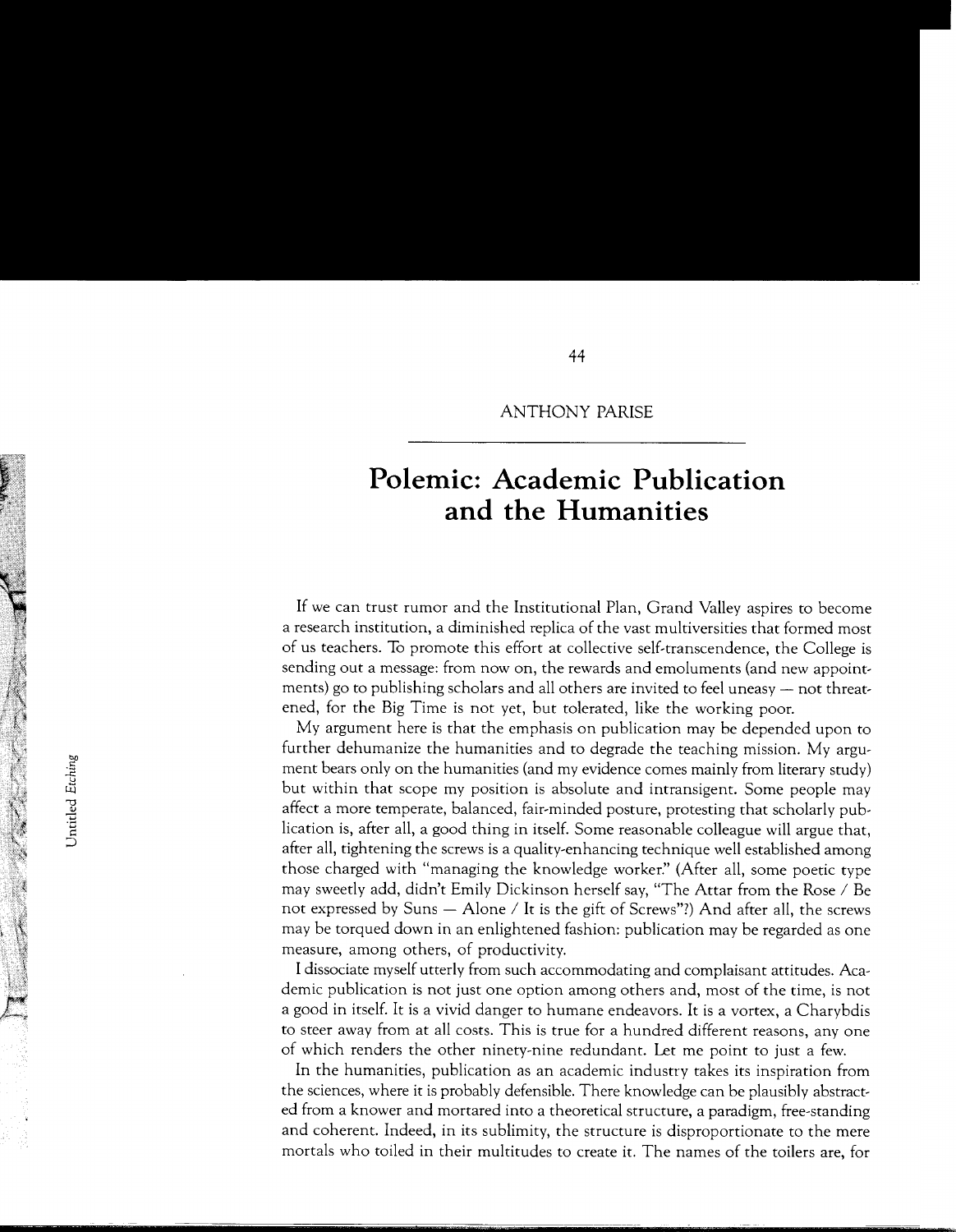the most part, forgotten. Even when we remember names, our interest is not scientific but historical or quaintly human. The work of giants  $-$  Einstein, say  $-$  becomes an integral part of the edifice, like a nicely cut stone at Chartres, its carver's identity melted into a heaven-aspiring arch. In a special sense, even the geniuses whose names we honor are anonymous workers dissoved into something larger and other.

I would not, of course, presume to speak of science in my own voice. But all this is now common knowledge. Thomas Kuhn, in *The Structure of Scientific Revolutions,*  celebrates thus the peculiar anonymity of the famous:

Why, after all, should the student of physics, for example, read the works of Newton, Faraday, Einstein, or Schrodinger, when everything he needs to know about these works is recapitulated in a far briefer, more precise, and more systematic form in a number of up-to-date textbook?

The edifice of science can never sprawl. Original contributions can be so identified, and each reposes in its niche, no trouble to anyone and retrievable when needed. Data can never become disorderly, nor can knowledge over-tax the generalizing power of the system. Even anomalies have a use: they engender new paradigms that will digest them. Moreover, though the realms of knowledge expand and expand, the conceptual powers required of the expert, together with the term of the apprenticeship, remain fairly constant. Thus competent youngsters know more and know better than any seasoned genius of the past. (Also, as often noted, child prodigies occur in science, chess, and music, never in philosophy, history, theology, criticism, literature.) When literary scholarship tries to imitate the sciences, the result is quite other. There is no edifice, only accumulation. What to do with it? Trust the editors of learned journals? Then we must read everything, for it is all valuable  $-$  and none of it is fungible, none of it can be digested in textbooks. Mistrust the editors? Then we must read everything in order to judge for ourselves. Either way, the printed word becomes Leviathan. Wilt thou take him for a servant? Not likely.

Yet in some respects the scientific model has well served humane study. Yes, *served,*  as ancilla or humble, self-sacrificing handmaiden. It is in this capacity that philology or German scholarship, so called, deserves to be honored. We are indebted to these quasi-scientists for giving us clean texts  $-$  the gift above all others  $-$  and then the grammars and glossaries and historical background and all ancillary matters properly condensed in footnotes. It would be churlish to disparage the bequest of a century and more of numbing labor. Thanks to such support services, the words of the dead are modified in the guts of the living.

But such scholarship itself remains numbing labor, drudgery, not self-realization. For the most part, we must honor the scholar as Browning does in "A Grammarian's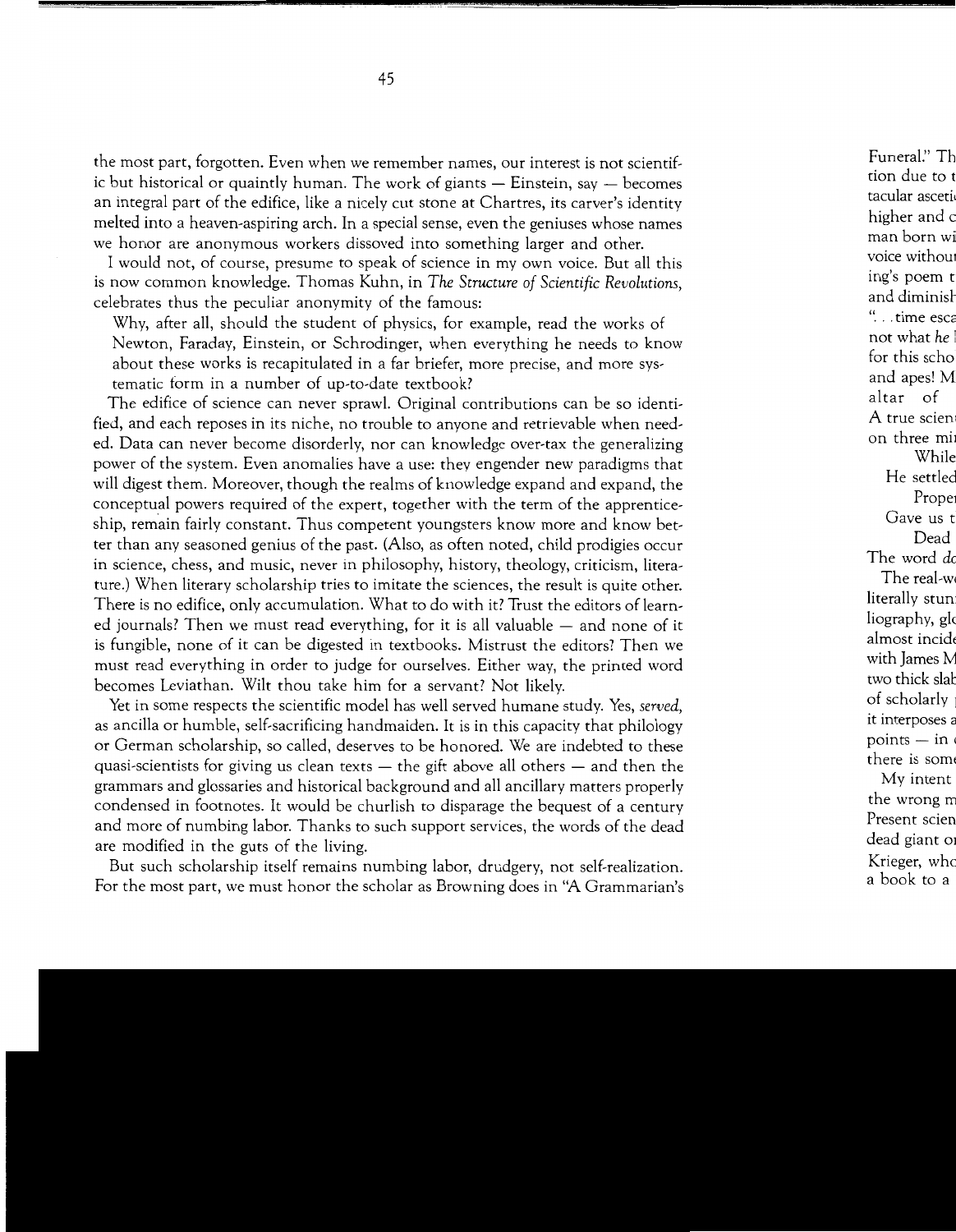Funeral." The now-defunct Grammarian compels admiration of a sort: the admiration due to the stylites. (The comparison is mine, not Browning's.) Like those spectacular ascetics, the scholar spurns life (and literature) in favor of an entity incomparably higher and other. In his case, the entity is not exactly God but Knowledge. He  $-$  "a man born with thy face and throat, Lyric Apollo"  $-$  sacrifices his beautiful body and voice without even the tribute of regret, all in order to contribute to Knowledge. Browning's poem traces the Grammarian's progress from youthful decrepitude, "cramped and diminished;' through ever more appalling stages of morbidity. Friends warn him: "... time escapes: Live now or never!" The scholar, however, worships Knowledge not what *he* knows, not what comes alive in his viscera, but what is or will be known, for this scholar's higher is unapproachably other: "What's time? Leave Now for dogs and apes! Man has forever:' So warm blooded men are to be sacrificed on the cold altar of Man. And what contribution has this scholar made? A true scientist, he has solved problems: he has cleared up the difficulties attendant on three minor function words in Greek:

While he could stammer

He settled *Hoti's* business – Let it be! –

Properly based Oun —

Gave us the doctrine of the enclitic *De,* 

Dead from the waist down.

The word *doctrine* here subtly suggests the peculiar theology of the grammarian.

The real-world model of German scholarship was, and probably remains, Klaeber's literally stunning edition of *Beowulf* — a 647 page compendium of text, notes, bibliography, glossary, etc. In this morass, the text of the relatively short poem appears almost incidental. My old teacher Frederic Cassidy  $-$  himself a philologist in a class with James Murray of the  $OED$  - characterized the work as a thin slice of meat between two thick slabs of dry bread. The work represents a lifetime of effort to digest a mountain of scholarly production and make it available to the reader of the poem. In effect, it interposes a mountain between the reader and the poem; indeed, much of the material points - in despair, I fancy - at still other material. Perhaps buried in the midden there is something illuminating. Who knows?

My intent is not to deride Klaeber but to insist on the consequences of following the wrong model. Proliferating science does not amount to clutter and distraction. Present science builds on the past. But scholarly production in the humanities is a dead giant on our shoulders. Secondary material provokes tertiary material. Murray Krieger, who has spent a lifetime (or made a career) of criticizing critics, dedicates a book to a critic of critics of critics. One can imagine an infinite regression, each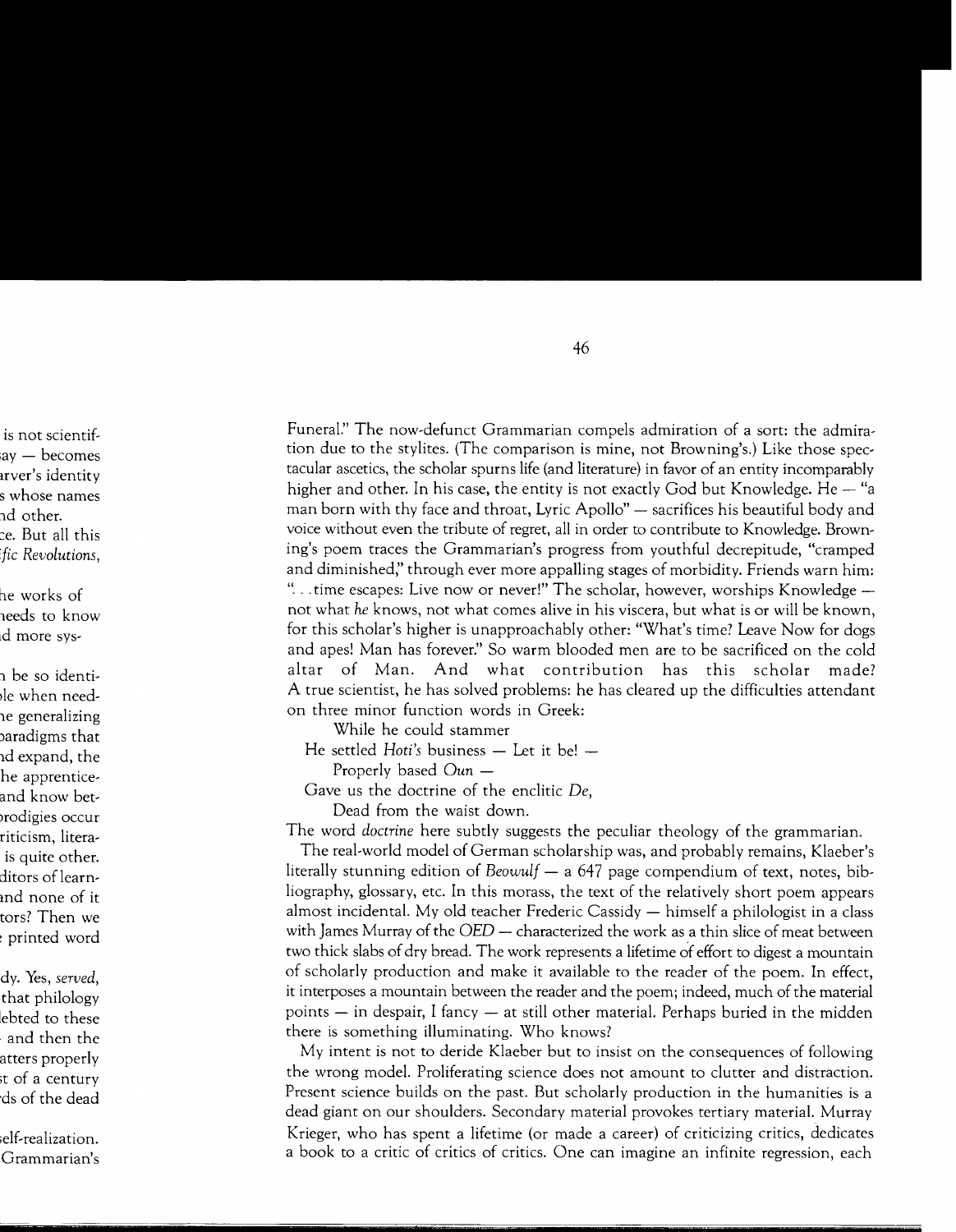stage further removed from the human heart of literature.

The sensible treatment for such feverish industry is to cool it, but the opposite is happening. Since more and more careers depend more and more on publication, more and more periodicals and presses have been spawned to suck up the mandated production. Finally, just to survey the publishing scene becomes a research project: hence the biennial publication by the Modern Language Association of a *Directory of Periodicals* in language and literature. (There are now over 1100 such periodicals in the U.S. and and Canada.) The MLA *Directory* is in no sense a consumer's guide. No, this is a producer's guide, a marketing tool. For the miracle of scholarly production is that it defies all the laws of supply and demand. There are no consumers. There is no demand for it. Yet the ever-growing supply always finds an outlet. Were American farmers to learn what scholars know, there would never be unsalable agricultural surpluses, no matter how depressed the market, how bumper the crop, or how moldy the produce.

No consumers and moldy fruit. If this sounds like rhetorical extremism, consider the most prestigious of the 1100-odd scholarly journals, PMLA. Would, or could, anyone read anything in this journal - except, of course as part of one's own efforts to publish in PMLA? I have never met such a person. I have myself dutifully examined PMLA for about ten years and found in its tortured minutiae and its neutered prose the witness to promotion, tenure, and pay increases but little of humane interest. Attar from the Rose indeed! Ah, no doubt some gentle reader will ask by what authority I look down my nose at my betters. Well, I have no gracious answer to that.

But what about the authority of Edmund Wilson? In 1968, toward the end of a long life as as all-around man of letters, Wilson wrote a series of articles entitled "The Fruits of the MLA:' He adjudged those fruits moldy. Of PMLA, he opined that it "contains for the most part unreadable articles on literary problems and discoveries of very minute or no interest:' Of the MLA project to give us clean texts of American authors (itself a commendable design), he could not speak so kindly. He criticized the MLA's scientific piety over details, especially those of minute or no literary interest. (For example, one editor, says Wilson, "establishes that 'Ihlang-ihlang' is to be hyphenated... without any attempt to tell us what 'Ihlang-ihlang' is - a perfume or a face lotion? a real product or an invention...? and if invention, a parody of what?") Of course, the MLA editors were not exactly chastened or contrite; in their responses, they accused Wilson of ... well, what else but errors of detail, together with "infantilism" and "petulant ill-humor"? That may or may not be rhetorical extremism on their part. The point is that the gentle reader will have to decide which authority will judge the scholarly material he is too humble to judge for himself.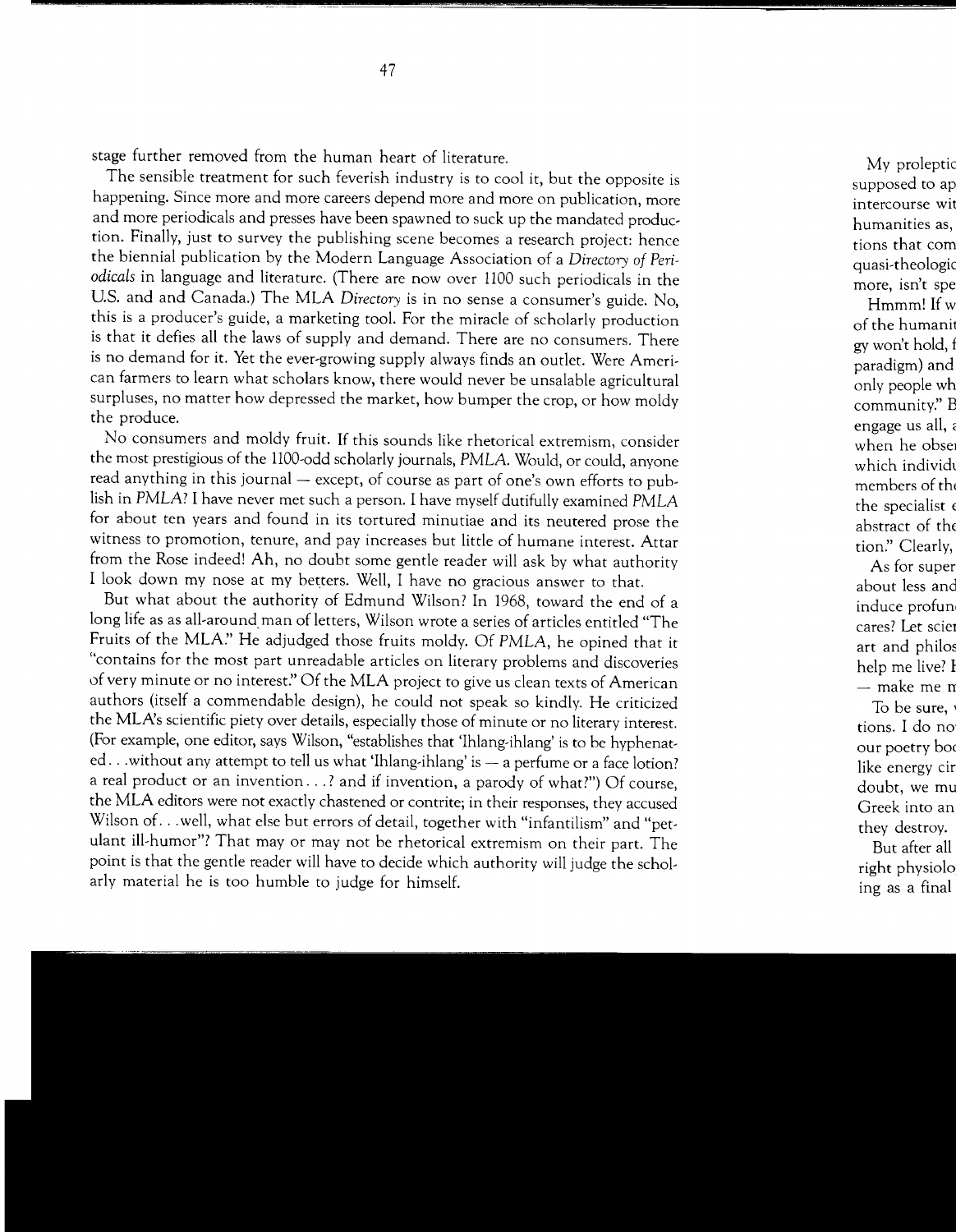My proleptic ear discerns another objection: after all, scholarly journals are not supposed to appeal to general interest. These are the organs whereby specialists have intercourse with other specialists. Specialist studies in literature are as vital to the humanities as, say, ant studies are to biology: to wit, the grounds for vast generalizations that compel the interest of everyone. After all, think of sociobiology, with its quasi-theological tenets, all coming out of E. 0. Wilson's studies of ants. Furthermore, isn't specialization necessary if we cherish depth and abhor superficiality?

Hmmm! If what I hear is more than an auditory hallucination, it is more evidence of the humanities' yearning for the peculiar authority of the sciences. But the analogy won't hold, for reasons adumbrated above. In the sciences, there is a structure (Kuhn's paradigm) and what becomes a part of that structure is determined altogether by the only people who can possibly judge: the scientists themselves, members of the "scientific community:' But if the word *humanities* has any meaning, it refers to matters which engage us all, as humans, not as roles or abstract functions. Kuhn assumes as much when he observes that "... there are no communities [other than the scientific] in which individual creative work is so exclusively addressed to and evaluated by other members of the profession:' Kuhn's next remark suggests that he knows nothing about the specialist enclaves in the humanities: "The most esoteric of poets or the most abstract of theologians is far more concerned than the scientist with lay approbation." Clearly, Kuhn has never tried to read, for example, the *Milton Quarterly.* 

As for superficiality, we are all vulnerable to that, always. To write more and more about less and less for an audience ever more inbred - such a formula will hardly induce profundity. More likely, it will muffle the Big Questions: So what? And who cares? Let scientists affirm facts because they are facts. Our interest in literature and art and philosophy, I suggest, ought always to be Darwinian: how does this work help me live? How does this fact - the hyphen in Ihlang-ihlang or the flavor of *Hoti*  $-$  make me more human?

To be sure, we should not oversimplify the answers or expect immediate gratifications. I do not propose as model the student who could not see any dollar bills in our poetry book. We could learn this much from biology: that our thought processes, like energy circuits in a healthy ecosystem, should be neither short nor simple. No doubt, we must learn about *Hoti* and much more in order to translate Sophocles' Greek into an understanding of how Necessity and Freedom conspire to exalt whom they destroy.

But after all such disclaimers, the Big Questions remain, insistent, ubiquitous, downright physiological. It is folly to imagine that division of labor will yield understanding as a final product, a reification begotten by management upon teamwork and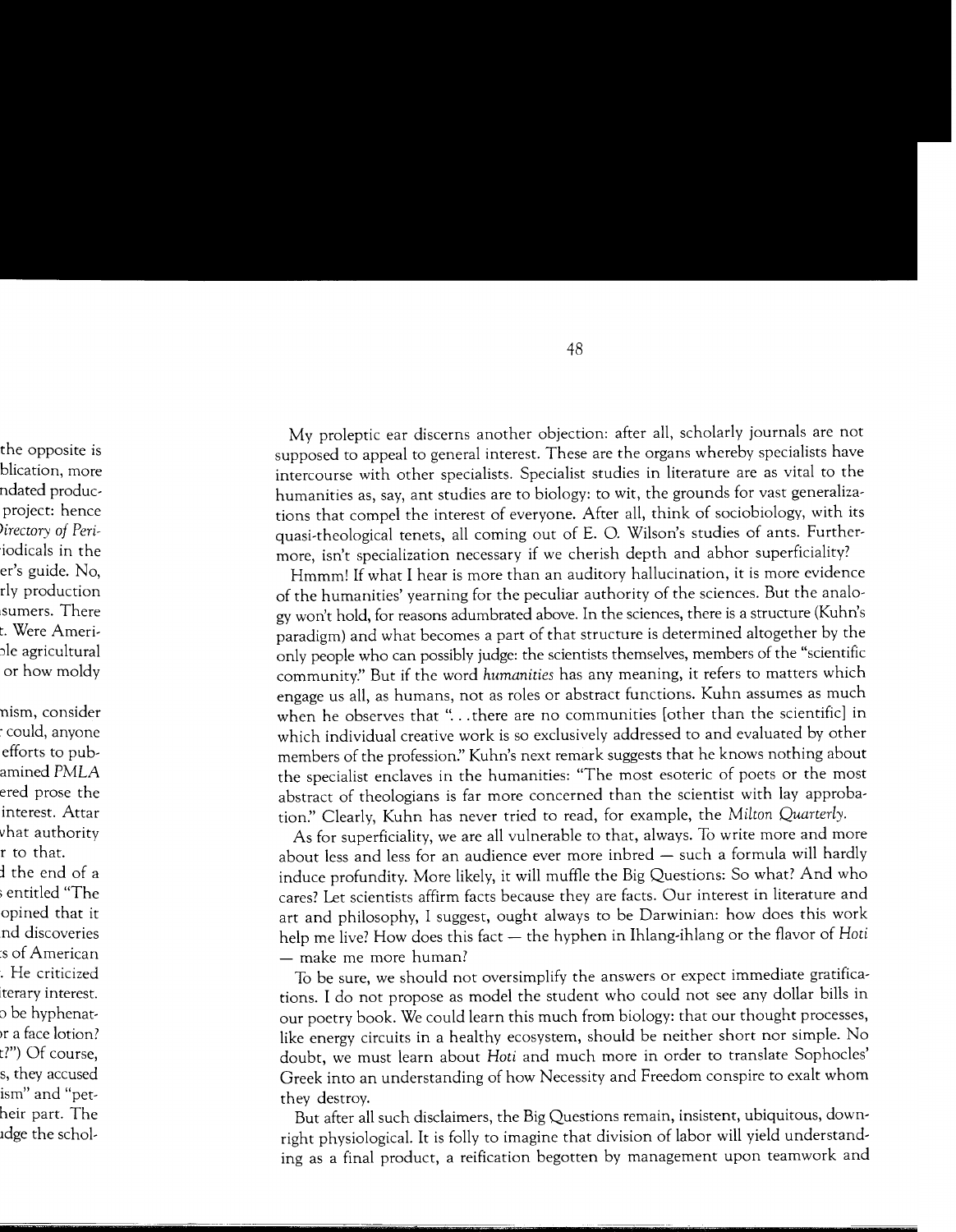available as a gift for the collective abstraction Man. No, understanding is thought made visceral; it is a personal effect, an affair of the body, a rapture of the heart, the flesh in transport, like orgasm, not like a NASA project, not like the sum of everything that anyone has ever said about anything related to something related to *Beowulf*  Yeats's lonely Tower is still the fit symbol, not a NASA gantry formicating *[sic]* with one-eyed specialists.

In all the verbiage pouring out of humanities departments, is there then nothing at all worth reading? Is it all careerism and drudgery? Well, it should be obvious that to damn the system is not to damn those who rise above it, and equally obvious that those few do not justify the system. For my part, I gratefully acknowledge that my own encounters with great literature were mediated by certain great critics. In the late 40's and SO's, my blood was stirred by the likes of I. A. Richards, Cleanth Brooks, Robert Penn Warren, Rene Wellek, Austin Warren - all rebels within the system. Even now, my tired blood is stirred by Hugh Kenner and Helen Vendler, better described as intimates of art than as critics. These people, and others, are masters. They instruct, humble, and excite.

But their example does not deflect my argument. The system ought to lead us to the best and filter out the rest. It ought to foster understanding as an experience. In a word, it ought to teach. But Leviathan has other aims. Modelling itself on the sciences and then accommodating itself to the survivalist strategies of thousands of ambitious or menaced academicians, it has so bemired us in our published effluent that we may justifiably curse Gutenberg and his damned moveable type.

Were the system merely mistaken or untidy or absurd or wasteful, one might regard  $it - or ignore it - with humor.$  Were it merely the expression of generalized mediocrity, that would be nothing against it; mediocrity, as statistical concept, necessarily includes most of us. But Leviathan is an immediate and abiding threat. The drive toward specialist coteries, urged and indeed made imperative by the pressure to publish, amounts to an assault on the fellowship or sense of intellectual community that should animate relations among teachers. We have here a case of skewed incentives: a college, in its misguided pursuit of quality, motivates its teachers to direct their best energies *away* from college affairs. Hence the real working colleagues of a Miltonist, say, are not the rhetoric specialist in the next office or the professional feminist down the corridor but the cloistered virtuosi who publish in the *Milton Quarterly.* 

That hypothetical example may seem to exaggerate conditions on the local scene. Maybe so, maybe no. Nonetheless, the principle there crudely exemplified is palpably at work on this campus. For a real-life example, consider the colloquia sponsored by the Humanities Division and by individual departments therein. These ought to be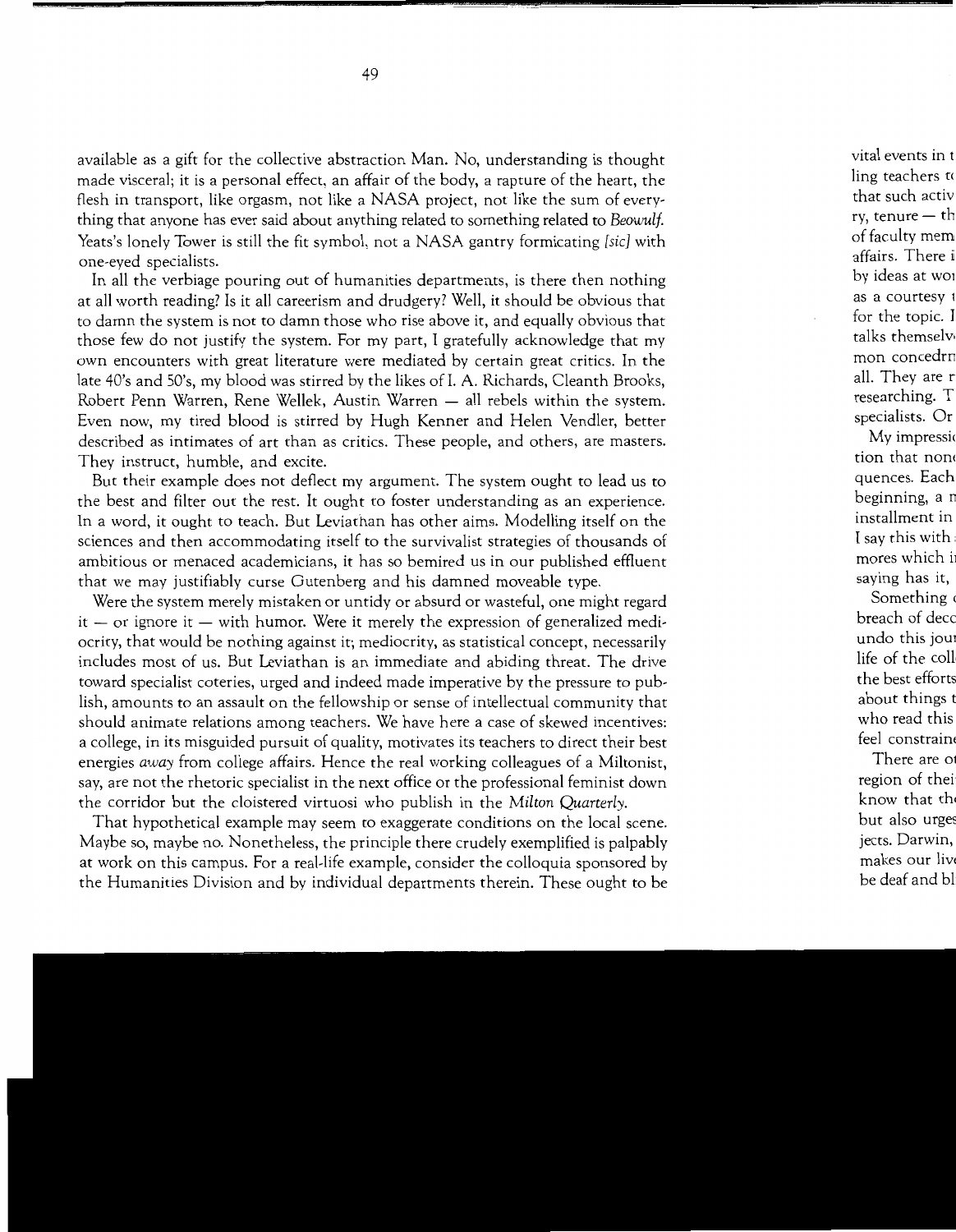vital events in the life of the college and there ought to be substantial incentives impelling teachers to speak to and listen to their co-workers. The college ought to insist that such activity be every teacher's duty (and desire as well). Status, promotion, salary, tenure – these ought to fuel the colloquia as now they fuel the centrifugal efforts of faculty members. But the reality is something else. The colloquia are never sell-out affairs. There is a core of regular auditors  $-$  a scant dozen  $-$  who seem fascinated by ideas at work in living bodies. Then there are a few people who come, I presume, as a courtesy to a particular speaker or maybe because of their specialist's passion for the topic. In any case, they will never materialize at another session. As for the talks themselves: some are attempts to engage fellow teachers in a problem of common concedrn. But some, I venture to say, are not addresses, or spoken essays, at all. They are reports from the heights, heliographic signals from someone up there researching. The real business of the speaker is conducted up there, among fellow specialists. Or so I intuit.

My impressions may be wrong, of course, but I can affirm without fear of contradiction that none of the talks, however engaging, had or is likely to have any consequences. Each talk (yes, my own included) is a performance, self-contained, with a beginning, a middle, and an end  $-$  a dead end. No sequel. No talk represents an installment in a continuing dialogue. No talk is a reply to or addition to any other. I say this with sadness and sympathy, for we are all predisposed by powerful academic mores which inhibit any sustained intellectual traffic among people who, as the wise saying has it, are held together by little more than a parking problem.

Something of the sort may also be said of *The Grand Valley Review.* It may be a breach of decorum to predict, in the pages of *The Review,* that academic custom will undo this journal. Here again we have an instrument that ought to be vital to the life of the college, yet there is neither incentive nor tradition to funnel to its pages the best efforts of the faculty. There are no screws pressuring us to write to one another about things that matter to our common profession: teaching. Thus it is that many who read this polemic will find it ill considered; yet no one, I am willing to bet, will feel constrained to correct my misrepresentations and illogicalities.

There are other casualties of Leviathan: the students. For students sense, in some region of their psyche, that the talk about liberal education is mainly fraud. They know that the official curriculum recommends not only a broad range of subjects but also urges a corresponding passion for the humane implications of those subjects. Darwin, Freud, Sophocles, Bach, Michelangelo — our whole cultural inheritance makes our lives vivid and intense. The great open the eyes of our eyes, et cetera. To be deaf and blind to them is to be deaf and blind, by self-mutilation, et cetera, et cetera.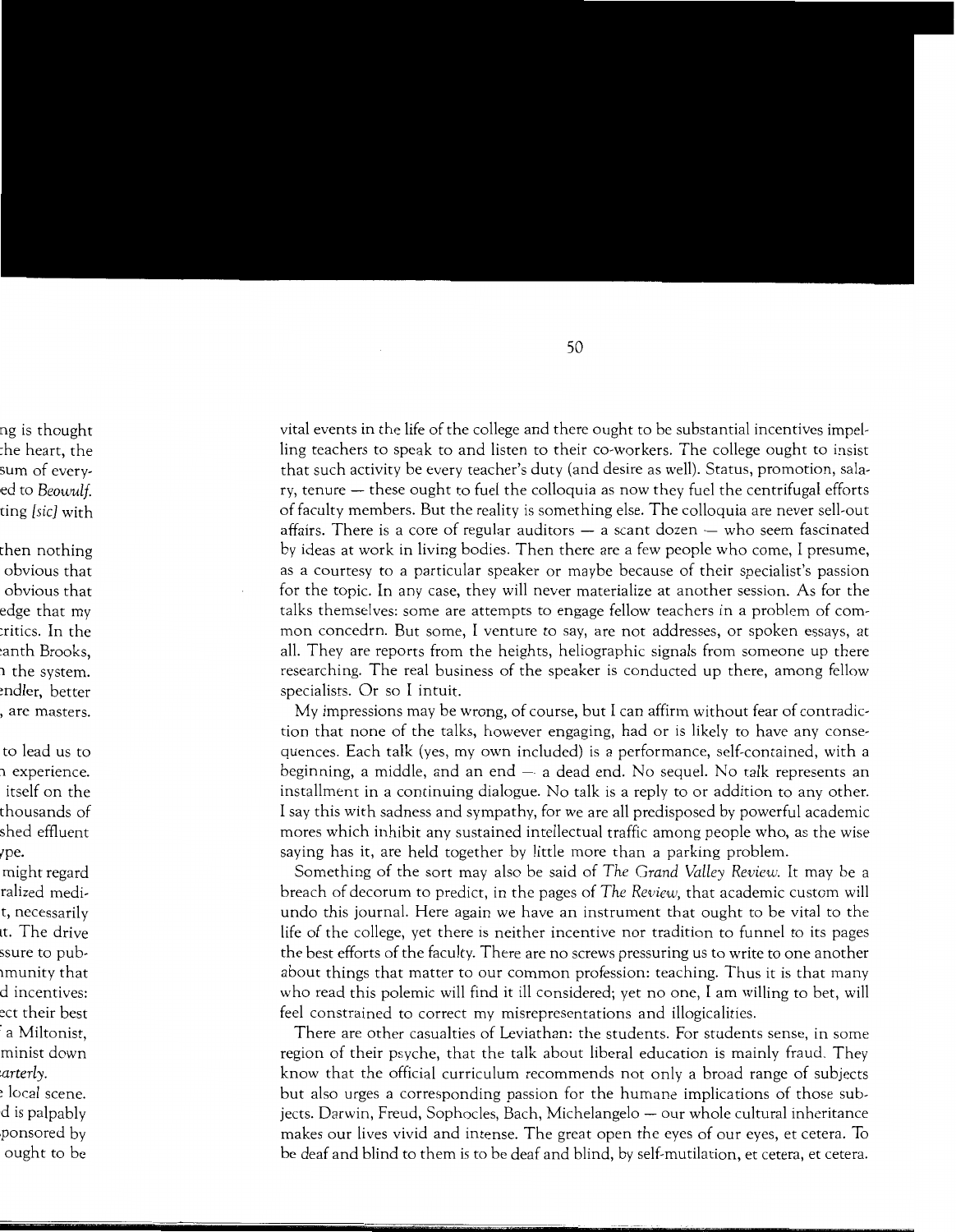So says the ceremonial curriculum. The hidden curriculum  $-$  hidden from no one - conveys quite another message. It tells students that humanities teachers are technicians and job holders, like professors of marketing and tourist management but not nearly so candid. Well may the Institutional Plan speak of "teaching ... actively modelling the life of the mind:' Well may it talk about "the search for meaning" and the "campus ambience that supports a genuine sense of intellectual community:' Until the Plan sponsors incentives and instruments to promote this "active modelling" and this "campus ambience;' we may justly regard such flourishes with a cold and cynical eye. The humane concerns at times histrionically modelled in the classroom will remain "merely academic:' (Oh, the wisdom in that cliche!) These concerns find little expression in academic life outside the sternly allotted 50-minute hour  $-$  not in faculty colloquia, not in intramural publications, not in that impalpable but determinative thing called campus ambience. (One wonders what kind of models students might find in the scholarly literature if, by perverse chance, they should look there.) A college, freshmen soon learn, is not a community, intellectual or otherwise, but only an organization.

The difference between a community of intellectuals and an organization may be observed in the process that gave us the General Education Program. This curricular matter was treated as an organizational problem and solved by committees. That is, an object of eternal contemplation for teachers  $-$  the very definition of education by reference to its content  $-$  was disposed of at the periphery of college activity. In no case did anyone treat this matter with the high seriousness devoted, let's say, to the double negative in Wordsworth or, for that matter, to any other so-called *professional* undertaking. Study and reflection resulting in a considered statement, in an essay of publishable quality addressed to colleagues and dealing with a topic of vital, inexhaustible interest to any educator - *that* is simply unimaginable within the organization. *That,* academic tradition tells us, is not part of a professor's profession (unless he is a specialist in curriculum, heaven help us). To be sure, some people have given deep thought to general education but no one tried to persuade or discuss at a level commensurate with those much vaunted scholarly norms.

The blame for all this should be spread around, no doubt, but at least some of the onus lies with the scientific research model that formed the multiversities and which, now, Grand Valley is trying to imitate. Generally, imitation represents a failure of imagination, and in this case the imitation is not practical either. If we want the "intellectual community" celebrated in the Institutional Plan (surely a practical document), we'll have to bend our efforts in that direction. That means, I think, we must talk to one another, not casually, not in the desultory idiom of committees,